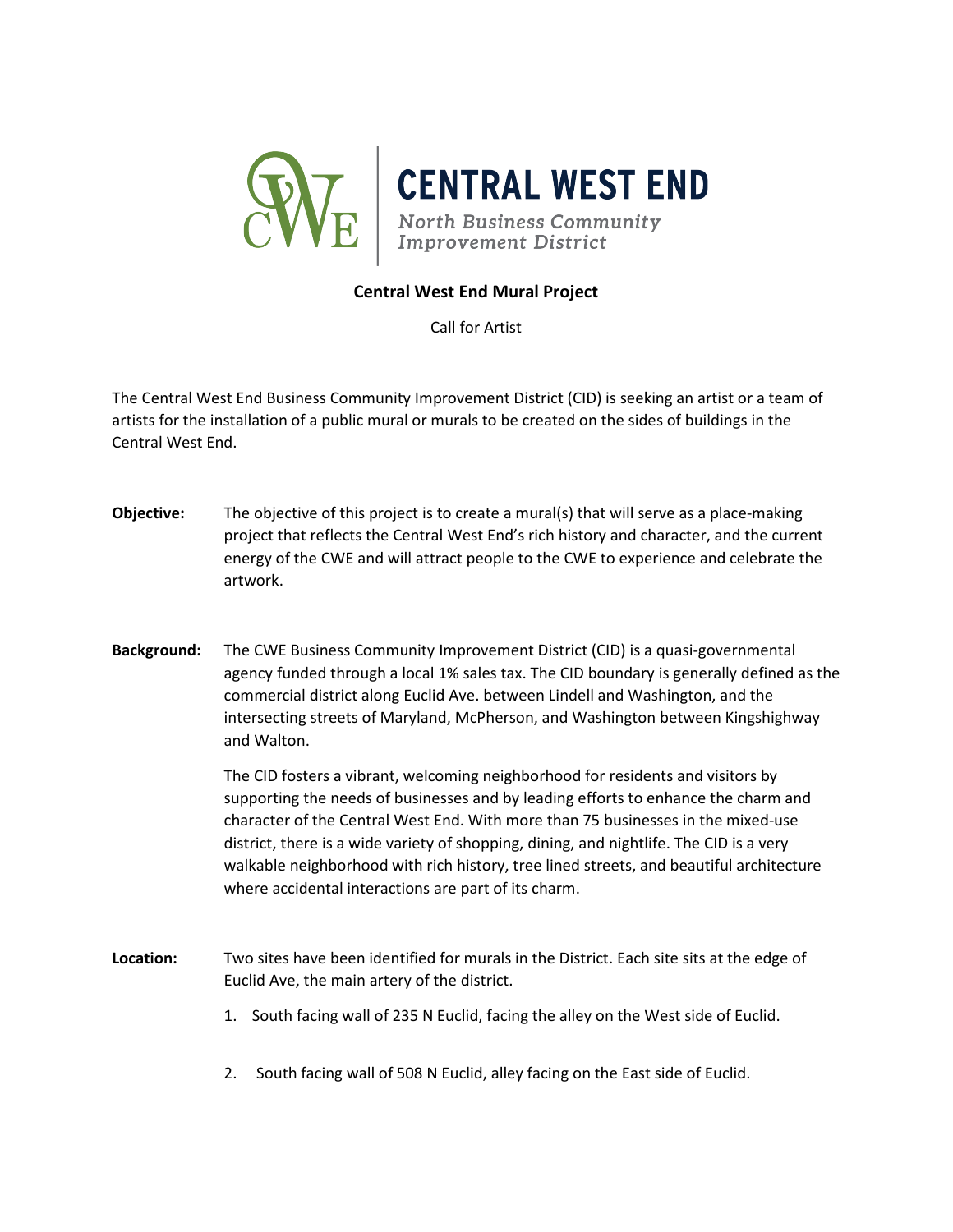# **Site dimensions and Photos:**

Site  $1 - 235$  N Euclid



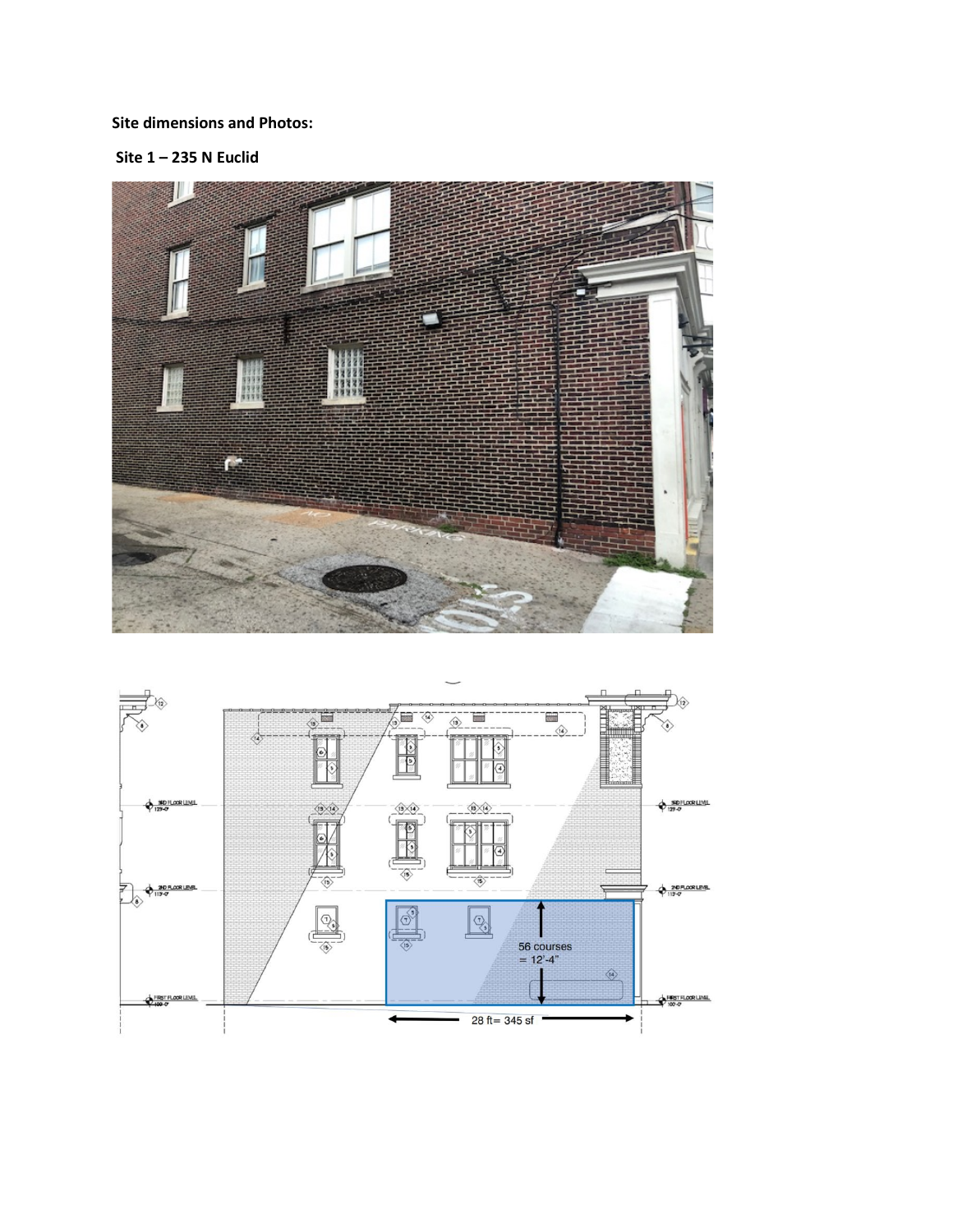



## **Approximate size: 12' - 28' wide**

At the owners request the murals may be painted on wood panels hung on the exterior of the wall in order to preserve the masonry. The artist may use their own discretion in determining how much of the wall to use for their design.

**Goals:** Increase visibility of the Central West End

Create a cannot miss pedestrian experience.

Place making: Visually defining the Central West End

Support the local businesses by attracting visitors to visit the Central West End

**Design & Theme:**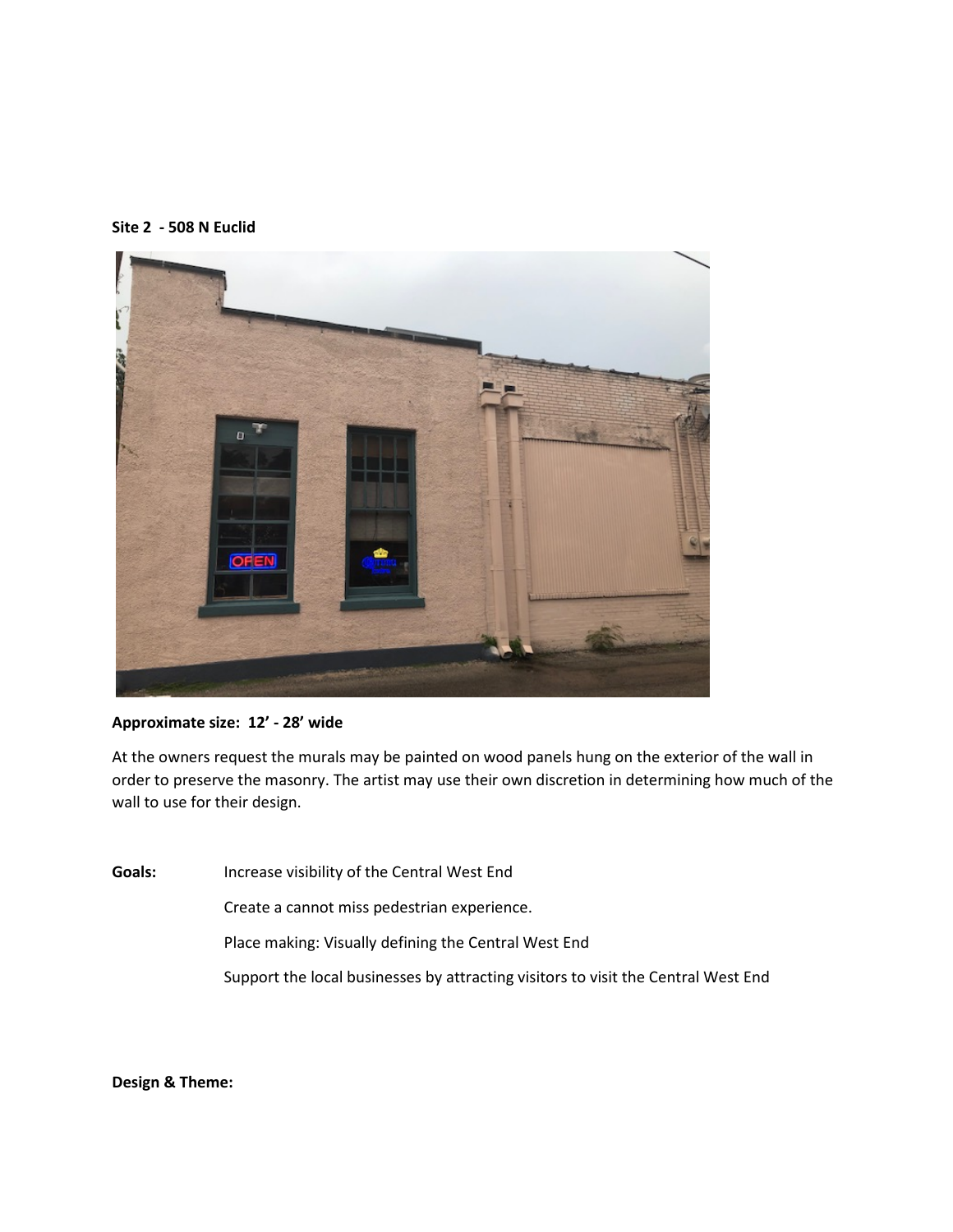We are seeking a mural design that will delight people with a unique, positive energy as they visit the Central West End. A mural that reflects the history of the neighborhood, the unique characteristics, urban setting, beautiful architecture, and diverse mix of shops and restaurants while providing a glimpse into the future. A mural that individuals can interact and connect with.

#### **Selection Criteria:**

Proposals will be evaluated based on artistic merit, community impact, and managerial capability using the following evaluation criteria:

- Submission of requested materials
- Artistic merit of design sketch
- Applicants qualifications
- Demonstrated ability to undertake projects of a similar scope
- Adaptability to a collaborative process of public art design
- Demonstrated knowledge and experience of public art creation

## **Selection Process:**

An Advisory Committee consisting of professional artists and community stakeholders will review all submissions and select the award winner. The award winner will work with the committee to complete the final design.

#### **Timeline:**

RFP Issued: July 28, 2020 Deadline to submit questions: August 10<sup>th</sup>, 2020 Deadline for proposals: Sept. 4<sup>th</sup>, 2020 Review of proposal complete: Sept. 18th, 2020 Artists Notified: No later than Sept. 25<sup>th</sup>, 2020 Artist to meet with Committee to review design and objectives: Week of Sept. 28<sup>th</sup> Design complete: October 16, 2020 Work Commenced: TDB